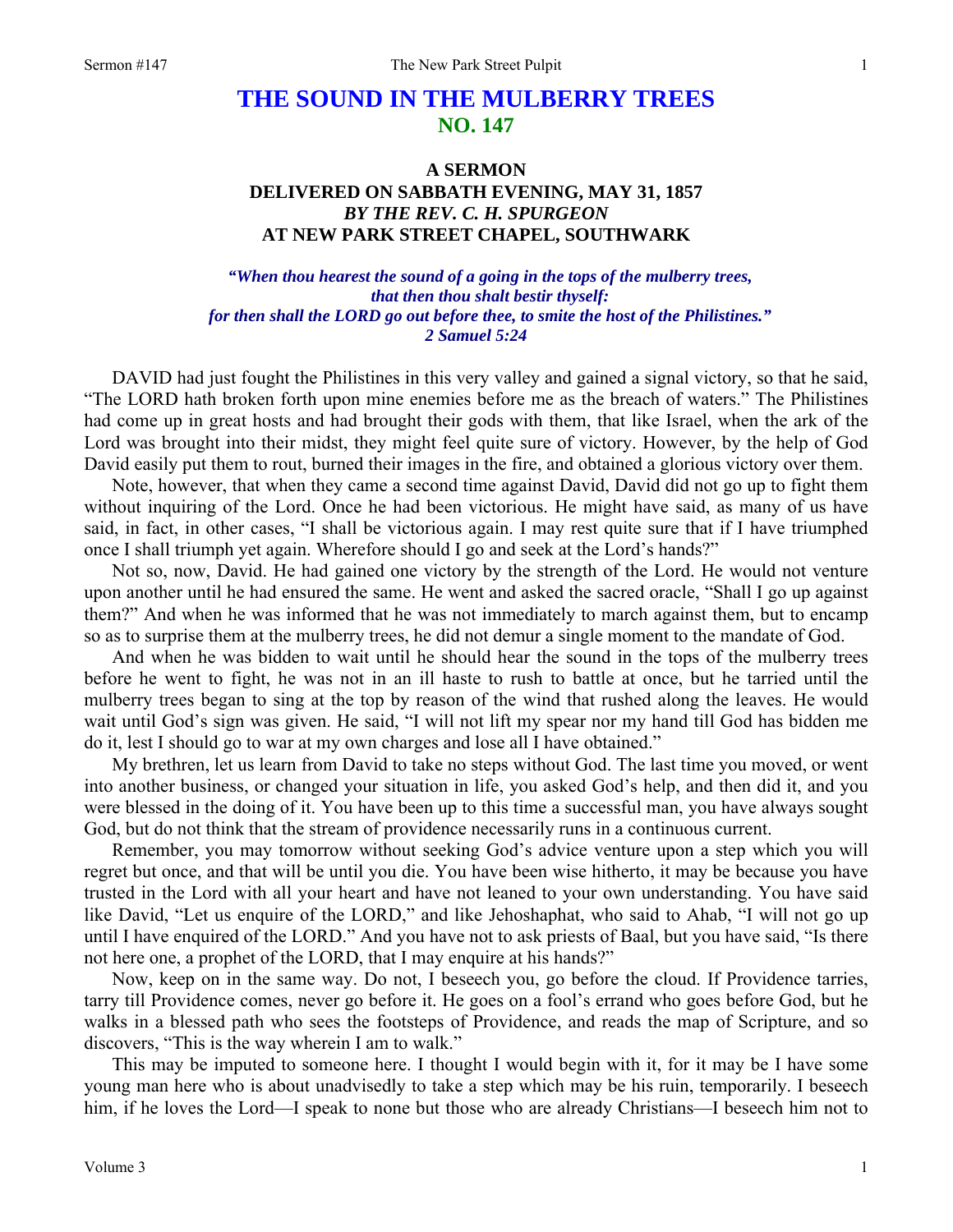venture until he has sought counsel of God, and unless he has a firm conviction that he is doing it not merely for his own advantage, but to help him in serving his God the better.

Unless he can be sure that he has God's approval of his step, let me—by the mistake that many have made, by the mischief that he will do himself unless he listens to me—let me beseech him to stop and not take so much as one half a step or lift his foot until he has sought of God and has had the answer, "Go up against them."

Thus I have introduced the text, but now I would refer to it in another way altogether. David was not to go to battle until he heard a sound of a rustling in the tops of the mulberry trees. There was a calm, perhaps. And God's order to David was, "You are not to begin to fight until the wind begins rustling through the tops of the mulberry trees."

Or as the Rabbis have it, and it is a very pretty conceit if it be true, the footsteps of angels walking along the tops of the mulberry trees make them rustle. That was the sign for them to fight, when God's cherubim were going with them, when they should come, who can walk through the clouds and fly through the air, led by the great Captain Himself, walking along the mulberry trees, and so make a rustle by their celestial footsteps. How true that may be, I cannot tell.

My remark is only this—that there are certain signs which ought to be indications to us of certain duties. I shall use the verse in this way.

First, *there are certain special duties, which are not duties to everybody, but only to some people*. If we wish to know whether we are to perform these duties, we must seek signs concerning them, and not go and rush into a duty to which we are not called unless we get a sign, even as David got the rustling among the mulberry leaves.

And then I should use it, in the second place, thus, *there are certain duties which are common to all of us*. But when we see some sign of God's Holy Spirit being in motion, or some other signs, *these are seasons when we ought to be more than ever active* and more than ever earnest in the service of our Master.

**I.** First, then, in regard to SPECIAL DUTIES.

I shall confine myself, I think, to one. The office of the ministry is a special duty. I do not believe, as some do, that it is the business of every one of us to preach. I believe it is the business of a great many people who do preach to hold their tongues. I think that if they had waited until God had sent them, they would have been at home now.

And there are some men who are not fit to edify a doorpost, who yet think that if they could but once enter the pulpit they would attract a multitude. They conceive preaching to be just the easiest thing in all the world, and while they have not power to speak three words correctly, and have not any instruction from on high, and never were intended for the pulpit, for the mere sake of the honor or the emolument, they rush into the ministry.

There are hundreds of men in the ministry starving for want of bread and entirely unsuccessful, and I believe in regard to some of them that the best thing they could do would be to open a grocer's shop. They would be doing more to serve God and to serve the church if they would take a business, and preach now and then as they had time to study, or else give it up altogether and let somebody come and preach to the people who had something to tell them.

For alas, alas, a preacher who has nothing to say will not only do no good, but will do a great deal of harm. The people who hear him get disgusted at the very name of a place of worship, and they only look at it as a kind of stocks, where they are to sit for an hour with their feet fast, quiet and still, listening to a man who is saying nothing, because he has nothing to say.

I would not advise all of you to be preachers. I do not believe God ever intended that you should. If God had intended all His people to be preachers, I wonder how even He in His wisdom could have found them all congregations, because were preachers, where were the hearers. No, I believe the office of the ministry, though not like that of the priesthood, as to any particular sanctity, or any particular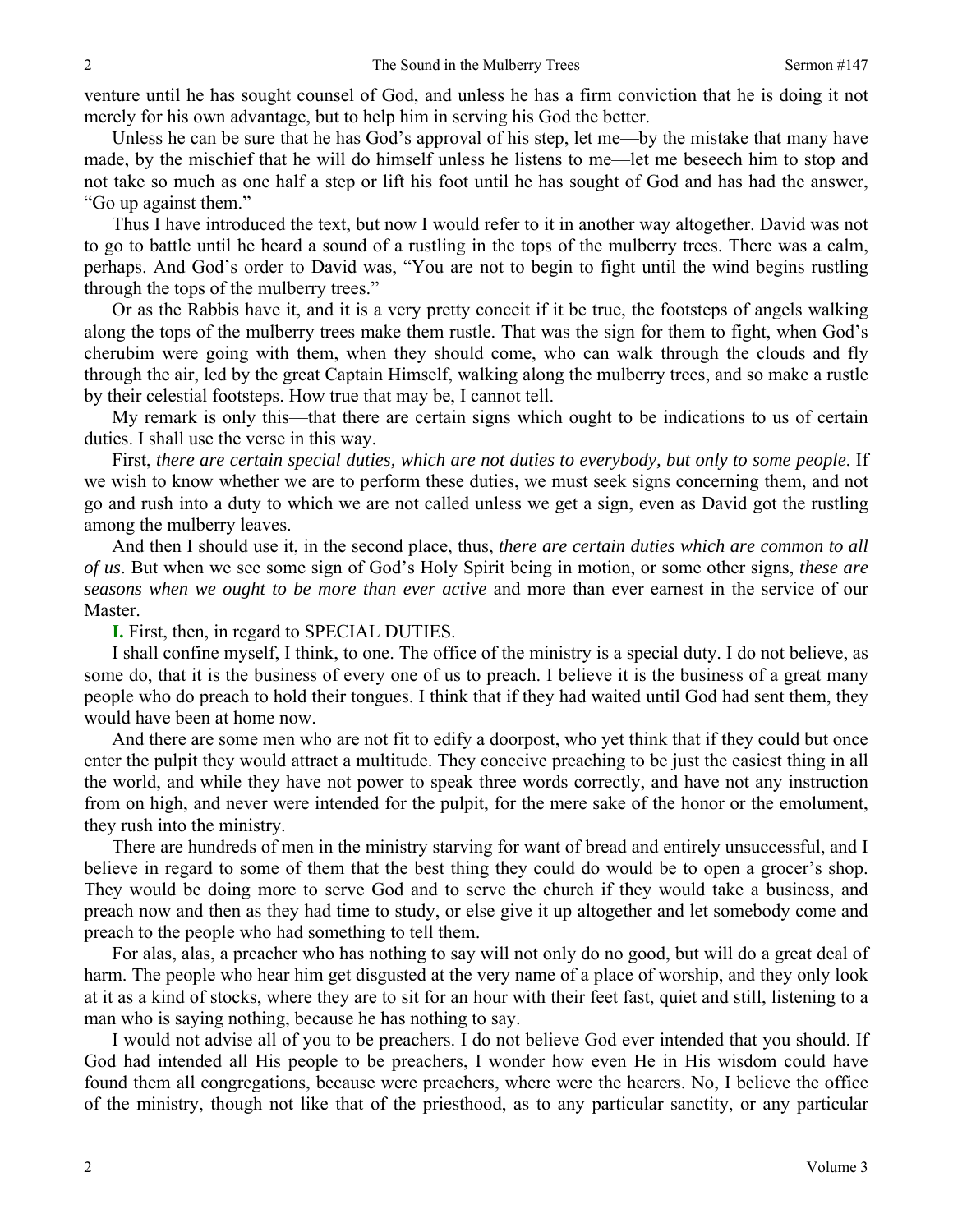power that we possess, is yet like the priesthood in this—that no man ought to take it to himself, save he is called thereunto, as was Aaron.

No man has any right to address a congregation on things spiritual unless he believes that God has given him a special calling to the work, and unless he has also in due time received certain seals which attest his ministry as being the ministry of God. The rightly ordained minister is ordained not by the laying on of bishop's or presbyter's hands, but by the Spirit of God Himself, whereby the power of God is communicated in the preaching of the Word.

There may be some here who will say, "How am I to know whether I am called to preach?" My brethren, you will find it out by and by, I dare say. And if you are sincerely desirous to know when you are in the path of duty in endeavoring to preach, I must bid you do as David did. He noted the rustling in the leaves of the mulberry trees. And I must have you notice certain signs.

Do you want to know whether you can preach? Ask yourself this question, "Can I pray? When I have been called upon in the prayer meeting, have I been enabled to put my words together and has God helped me in the matter?" So far so good. "Well, then, I will go and try, I will preach in the street, for instance." Suppose nobody listens to me, suppose I go and take a room, or go to a chapel, and nobody comes to hear? Well, there is no rustling among the mulberry trees. I had better stop.

Suppose I go to my wife and children, and take a text, and just preach a little wee bit to them and to the neighbors. Suppose, after I have preached to them, I should feel that they could preach a great deal better to me, there is no rustling among the mulberry trees and I had better give it up. And suppose if, after having preached for some time, I hear of none who have been brought to Christ, there is no rustling among the mulberry trees, I think the best thing I could do is to let somebody else try.

For suppose I have not been called to the ministry, it would have been a fearful thing for me to have occupied the watchman's place, without having received the watchman's commission. He that should take upon himself to be a policeman, and go and do the work of arresting others, without having received a commission, must be in danger of being taken up himself, for being a deceiver.

And it may be, if I had not been called to the ministry and had no seal of it, I had better leave it alone, lest I go without God's commission, and that would never answer my purpose, to begin without His having sent me. For if He has not sent me, it may be I shall break down in my errand and do no good.

I do not ask whether you are much instructed or learned, or all that. I do not need to ask you. For I do not care about it myself. But I ask you these questions. Have you tried to address a Sabbath school? Have you gained the attention of the children? Having tried to address a few people, when they have been gathered together, have you found they would listen to you after you had preached?

Had you any evidence and any sign that would lead you to believe that souls were blessed under you? Did any of the saints of God who were spiritually-minded tell you that their souls were fed by your sermon? Did thou hearest of any sinner convinced of sin? Have you any reason to believe that you have had a soul converted under you?

If not, if you will take one's advice for what it is good for—and I believe it is advice which God's Holy Spirit would have me give you—you had better give it up. You will make a very respectable Sunday school teacher, you will do very well in a great many other ways, but unless these things have been known by you, unless you have these evidences, you may say you have been called and all that, I don't believe it. If you had been called to preach, there would have been some evidence and some sign of it.

I remember, two years ago, some man wrote to me a note, telling me that it had been said to his heart, and God the Holy Spirit had revealed it to him, that I was to let him preach in this chapel. Well, I just wrote to him and told him that was a one-sided revelation, and that as soon as ever God revealed it to me that I was to let him preach here, then he should. But until then I did not see that the revelation was quite a square one. Why should it be revealed to him and not revealed to me? I have heard no more

3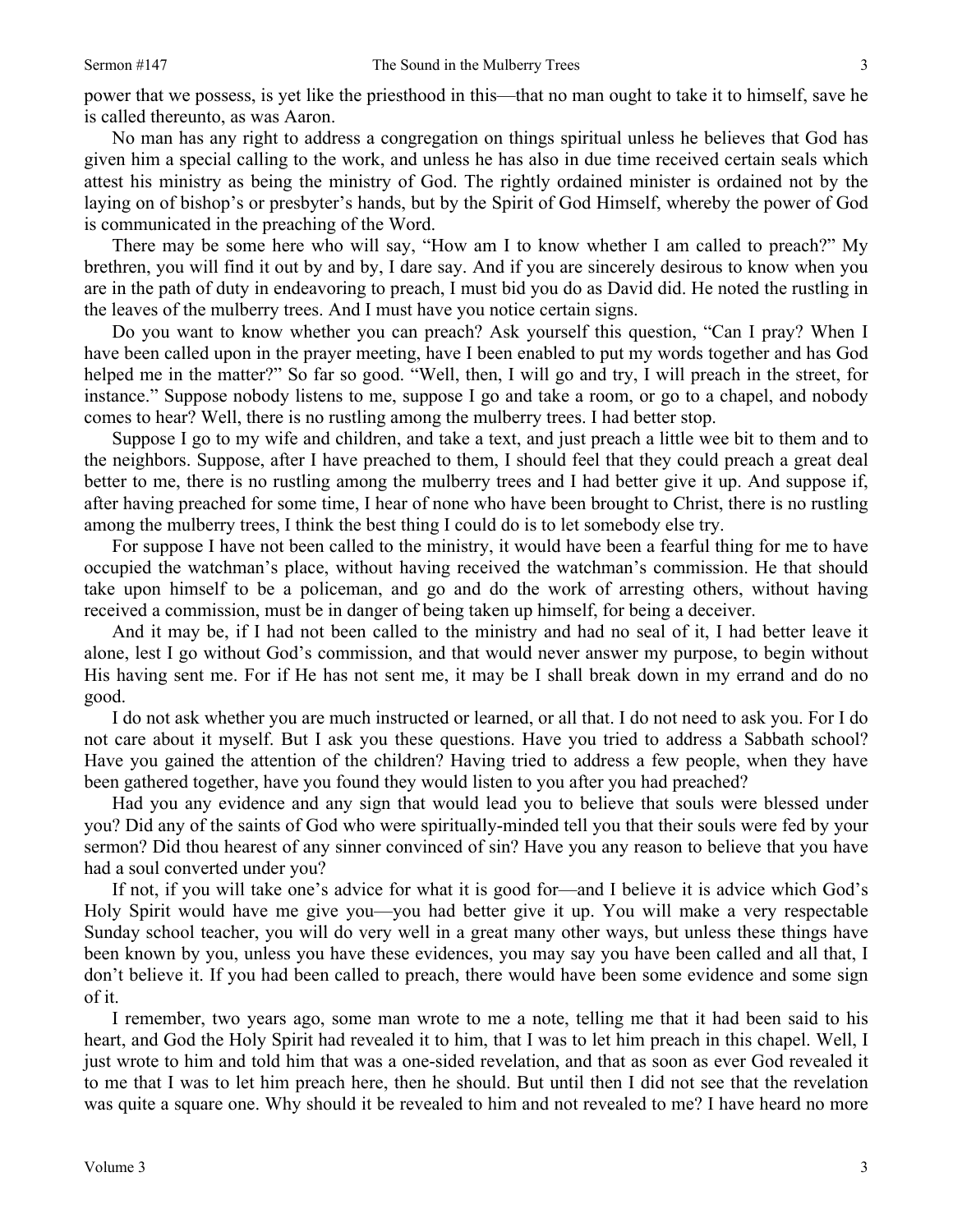of him and I have not had it revealed to me either, so that I do not suppose he will make his appearance here.

I say this because, though to a great many of you it would be nothing at all, there are a large number of young men here who preach. I thank God for them—for anyone who is able to preach. But I will thank God to stop those who cannot preach, because if they go about to preach and have not the ability, and God has not sent them, they will just make fools of themselves, though that you should not be greatly surprised at, because they may not be far off already.

But they will make the very Gospel itself come into contempt. If they profess to preach who have not the call from God's Spirit, when they begin to talk they will just bring more scandal upon the cross by a rash defense of it than would have come if they had left it alone.

Now, take care about that. I would discourage none. I would say to every young man who has a grain of ability, and believes he has been called of God, and everyone who has really been blessed, "So far as I can help you, I will help you. I will do so to the very uttermost, if you need my help, and I pray God Almighty to bless you, and make you more and more abundantly useful. For the church needs many pastors and evangelists."

But if there is no soul converted under you, if you are not qualified to preach at all, you shall have my equally earnest prayers for you that God may speed you—and I shall pray for you in this way, that God will speed you by making you hold your tongue. I waited till I heard the sound among the mulberry trees, else had I been uncalled and unsent. David waited. He would not go to the battle till he had heard the signal from on high, which was the signal for the battle, and the signal of the commencement of warfare.

**II.** But now, my brethren, I come to something more practical to many of you. You do not profess to be called to preach, THERE ARE CERTAIN DUTIES BELONGING TO ALL CHRISTIANS WHICH ARE TO BE SPECIALLY PRACTICED AT SPECIAL SEASONS.

First, concerning *the Christian church at large*. The whole of the Christian church should be very prayerful, always seeking the unction of the Holy One to rest upon their hearts, that the kingdom of Christ may come and that His will be done on earth even as it is in heaven. But there are times when God seems to favor Zion, when there are great movements made in the church, when revivals are commenced, when men are raised up whom God blesses. That ought to be to you like "a sound of a going in the tops of the mulberry trees."

We ought then to be doubly prayerful, doubly earnest, wrestling more at the throne than we have been wont to do. I think this is just the time that demands your extraordinary and special prayers. I look upon that great movement in the Church of England, the preaching on Sabbath-evenings in Exeter Hall, as a sign of rustling, a kind of "a going in the tops of the mulberry trees."

My brethren, I could pity the man who would be for one moment envious, though a thousand such places should be full to the doors. I could cry out to God for mercy on the man, who could be so great a sinner against humanity and against the souls of men, as to wish that it should not prosper.

With all my heart I pray that God may bless it, and I exhort you just now, as there appears to be a move in the right direction, now that some of the ministers are more thoroughly roused up than they used to be, now that the ordinance of preaching is more honored, now that there is a spirit of hearing poured out amongst the people, I beseech you, let your prayers be doubly earnest.

Do as David was commanded to do—rise up and bestir yourself, not in a spirit of envy, not in a spirit of strife, do not bestir yourself, lest the Church of England shall beat Dissenters. No, brethren, let us each bestir ourselves that we may beat the devil*.* Let us each be earnest, and let us each, when we see a movement in any section of the church, hold up the hands of faithful men and pray to God that if they are not faithful men, they may be made right, but that as far as they are right they may have a blessing.

I think the church of Christ has lived to a glorious period. I really think the day to which we have lived now is a day that ought to gladden the eyes of many of God's people. So far from being now, as I was a little time ago, in a gloomy frame about the worshippers of the church, I seem to think I have lived

4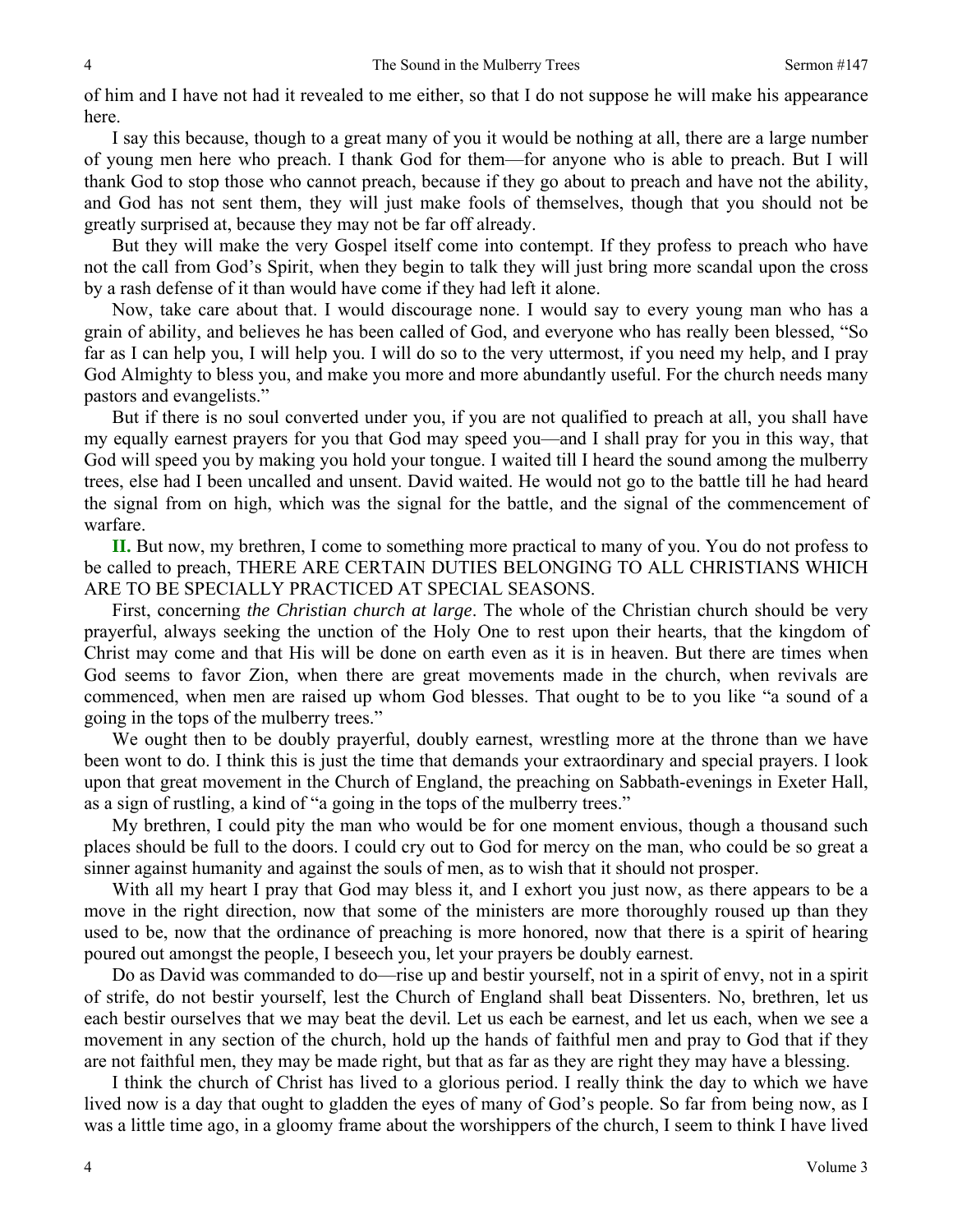now to a happy era. Even the holy Whitefield himself never stirred up such a revival of religion as God has been pleased to give now. Not by his preaching did he stir up a host of bishops and clergymen to come forth and preach to the poor.

God has been pleased of late to wake up the churches far and near. I hear the noise amongst the mulberry trees. Everywhere I hear of the doctrine of grace being made more prominent and the preaching of the Gospel becoming more earnest, more energetic, and more full of the Spirit. We have seen in our midst some called out of our own church, whom God has blessed in the preaching of the Word. There is in many places, and I allude especially to the Church of England just now, "the sound of a going in the tops of the mulberry trees."

Now, my brethren, is the time for us to bestir ourselves. Oh let us cry to God more earnestly. Let our prayer meetings be filled with men who come full of vehement petitions, let our private altars be more constantly kept burning, causing the smoke of prayer to ascend, and let our closets continually be occupied by earnest intercession. Bestir yourself, there is a "sound of a going in the tops of the mulberry trees."

That is concerning the church at large and the same truth holds good of *any particular congregation.*  One Sabbath-day the minister preached with great unction. God clothed him with power, he seemed like John the Baptist in the wilderness, crying, "Repent ye, for the kingdom of heaven is at hand." He spoke with all the earnestness of a man who was about to die. He so spake that the people trembled, a visible thrill passed through the audience. Every eye was fixed and the tears seemed to bedew every cheek. Men and women rose up from the sermon, saying, "Surely, God was in this place and we have felt His presence."

What ought a Christian man to say, as he retires from the house of God? He should say, "I have heard this day the sound of the leaves of the mulberry trees." I saw the people earnest. I marked the minister speaking mightily, God having touched his lips with a live coal from off the altar. I saw the tear in every eye. I saw the deep, wrapt attention of many who were careless. There were some young people there that looked as if they had been impressed, their countenances seemed to show that there was a work doing.

Now, what should I do? The first thing I will do is, I will bestir myself. But how shall I do it? Why, I will go home this day and I will wrestle in prayer more earnestly than I have been wont to do that God will bless the minister and multiply the church. Well, what next? Where do I sit? Was there a young woman in my pew that seemed impressed? When I go this evening, I will look out for her. I have heard the "sound of the leaves of the mulberry trees," and I will bestir myself.

And if I see her there, I will speak a word to her, or what is more, if I hear another sermon like it, and I see any who seem to be impressed, I will try to find them out, for I know that two words from a private person are often better than fifty from a minister. So that if I have seen a young man impressed, I will touch him on his elbow and say, "You seemed as if you enjoyed this sermon." "Yes, I liked it very well." "And do you like spiritual things?" Who can tell? I may be made the means of his conversion.

At all events, I shall have this sweet consolation to go to bed with, that I heard the "sound of the leaves of the mulberry trees," and as soon as I heard it, I bestirred myself that I might serve my God and be the means of winning souls from hell.

But alas! my brethren, much of the seed we sow seems to be lost for want of watering. Many an impressive sermon seems to lose much of its force, because it is not followed up as it should be. God's purposes, I know, are answered, His Word does not return unto Him void. Still, I think we might sometimes ask ourselves, have we not been too dilatory, too neglectful in not availing ourselves of favorable times and seasons, when the power of the Spirit has been in our midst, and when we should have looked upon it as the signal for more strenuously exerting ourselves in the service of our Master?

The same I might say of any time of general sickness, or any time of plague or cholera, or sudden death. There are times when the cholera is raging through our streets. The people are all trembling, they are afraid to die. Mark, that is the "sound of a going in the tops of the mulberry trees." It is the business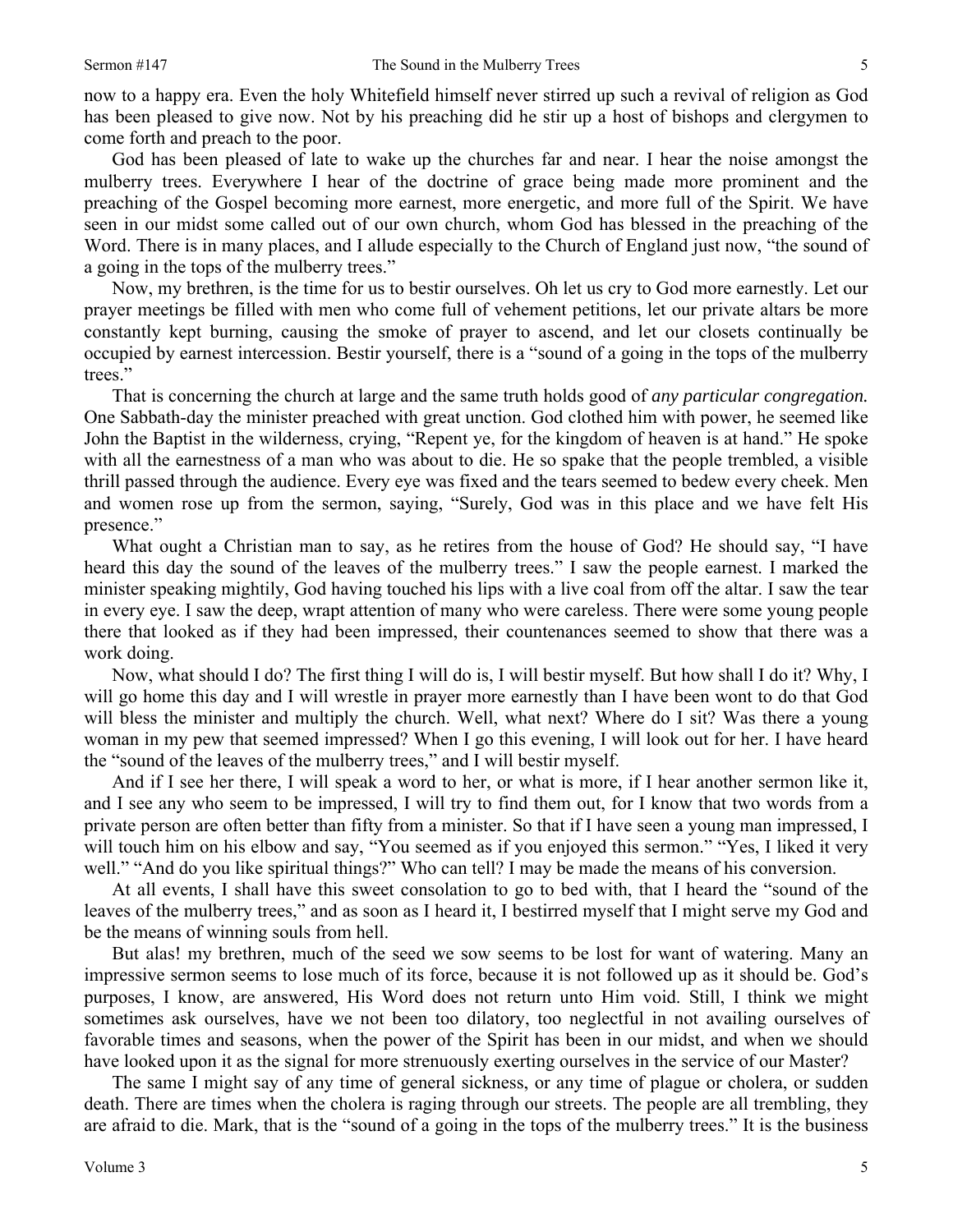of you and I to bestir ourselves, when people are by any means led to serious thought, when God is walking through the land and smiting down first one and then another, and the minds of the people are all on tiptoe concerning what the end shall be. When there has been some alarming fire, when a sudden death has taken place in the street, or in the court, or in a house, it is the Christian's business to seize upon the time and to improve it for his Master.

"Now," said the Puritans, during the great plague of London, when the hireling parish priests had fled from their churches—"Now is our time to preach." And all through that terrible time, when the carts, filled with the dead, went through the streets overgrown with grass, these strong-minded Puritans occupied the pulpits and boldly preached the Word of God.

Brethren, that is what we should do whenever we see a time more favorable than another for telling sinners of the wrath to come. Let us seize it, just as the merchant looks out for every turn of the market, for every rise and every fall—just as the farmer looks out for a good season for sowing or planting or mowing.

Let us look out for the best times for seeking to do good. Let us plow deep while sluggards sleep, and let us labor as much as possible in the best season, to make hay while the sun is shining, and serve our God when we hear the "sound of a going in the tops of the mulberry trees."

And now permit me to go back to a thought I have given you. Keep the same idea in view in regard to *every individual* you meet with. If you have a drunken neighbor, it is very seldom you can ever say a word to him. His wife is ill. She is sick and dying, poor fellow, he is sober this time. He seems to be a bit impressed. He is anxious about his wife and anxious about himself. Now is your time. Now for the good word, put it in well. Now is your opportunity.

There is a great swearer, but he seems by some terrible providence or other to become a little abashed and he is not so profane as he used to be. You should do as the ancient slingers did. If they saw a warrior lift his helmet, in they would put the stone, before he could get the helmet down again. So if you see a man a little impressed and he is open to conviction, do what you can, as God gives you opportunity.

And if any of your acquaintance have been in the house of God, if you have induced them to go there, and *you think* there is some little good doing but you do not know, take care of that little, it may be God has used us as a foster mother to bring up His child, so that this little one may be brought up in the faith, and this newly converted soul may be strengthened and edified.

But I'll tell you, many of you Christians do a deal of mischief by what you say when going home. A man once said that when he was a lad he heard a certain sermon from a minister and felt deeply impressed under it. Tears stole down his cheeks and he thought within himself, "I will go home to pray."

On the road home he fell into the company of two members of the church. One of them began saying, "Well, how did you enjoy the sermon?" The other said, "I do not think he was quite sound on such a point." "Well," said the other, "I thought he was rather off his guard," or something of that sort. And one pulled one part of the minister's sermon to pieces and another the other, until, said the young man, before I had gone many yards with them, I had forgotten all about it. And all the good I thought I had received seemed swept away by these two men, who seemed afraid lest I should get any hope, for they were just pulling that sermon to pieces that would have brought me on my knees.

How often have we done the same! People will say, "What did you think of that sermon?" I gently tell them nothing at all and if there is any fault in it—and very likely there is, it is better not to speak of it, for some may get good from it. I do believe that many a sermon that seems nothing but perfect nonsense from beginning to end may be the means of salvation.

You and I may have more knowledge of the Scriptures, we may be more instructed and enlightened. We may say, "Dear me, I do not know how people can hear that." You may think people are not able to hear it, but they are saved. That is all you have to look after. A Primitive minister has sometimes quite puzzled you. You have said, "I dare say the good man understands himself, but I do not understand him."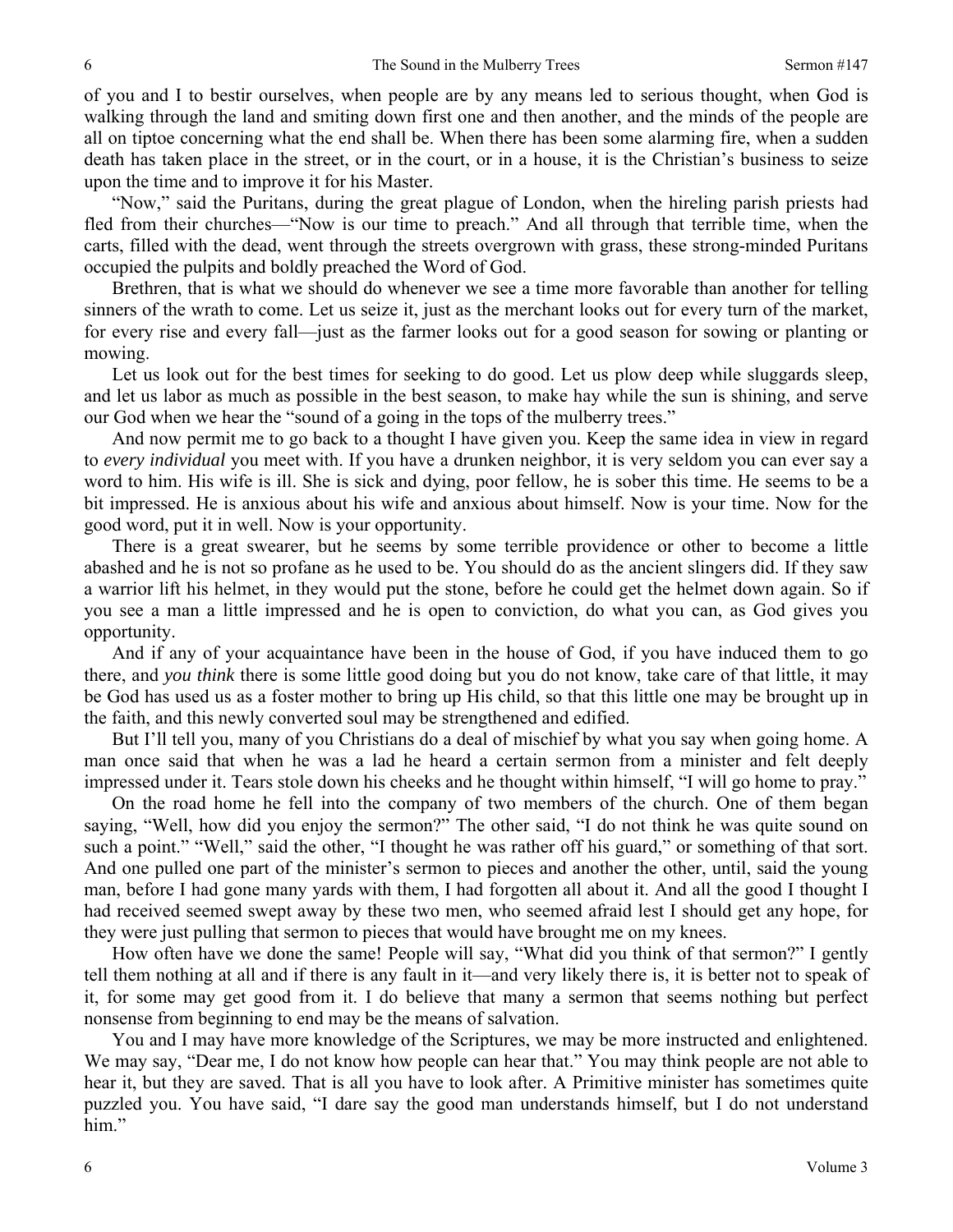And yet he has got all those people with their attention fixed. And you have seen souls brought to God under the sermon and therefore you must not say anything about it. You are obliged to say, "Well, it was not the sermon for me." Never mind that, it was the sermon for someone else. It is the best way for you not to hear that man again, but let him go on. He will get some people to do good to, I dare say.

I just throw this in, in an interjaculatory way. If you have got hold of people's ears, or a bit of their ear, if you have got them to say, "I think I will come again," do not put in any word that may keep them away. But bestir yourselves to be the means of saving souls instrumentally, when you hear these signals from on high.

And I think, my brethren, I must expressly make an appeal to you in regard to *your own children*. There are certain times in the history of my own beloved children, when they seem more impressible than at other seasons. I beseech you never lose the opportunity. Salvation is of God, from first to last, but yet it is your business to use all the means, just as if you could save them.

Now there are times when your son, who is generally very gay and wild, comes home from chapel and there is a sort of solemnity about him you do not often see. When you see that, get a word with him. Sometimes your little daughter comes home. She has heard something she understands, something that seems to have struck her thoughts. Do not laugh at her, do not despise that little beginning. Who can tell? It may be the "sound in the tops of the mulberry trees."

Your son, a boy of fourteen or fifteen, is often coming home apparently deeply interested and sometimes you have thought, "Well, I don't know, the boy seems as if he listened rather more than others do. I think there must be a good work in him." Do not, by any harshness of yours, put a rough hand on that tender plant. Do not say to him, for instance, if he commits a little fault, "I thought there was some good thing in you, but there is no piety in you at all or else you would not have done it." Do not say that, that is a damper at once.

Remember, if he be a child of God, he has his faults as well as any other boy. Therefore do not be too harsh or severe with him, but if you find the slightest good, say, there is the "sound in the tops of the mulberry trees." There may be ever such a faint rustling, never mind, that is my opportunity. Now will I be more earnest about my child's salvation, and now I will seek to teach him, if I can, more fully the way of God. I will try to get him alone and talk to him.

The tender plant, if it be of God, is sure to grow, but let me take care to be the instrument of fostering it, and let me take my boy aside and say to him, "Well, my son, have you learnt something of the evil of sin?" And if he says yes, and I find he has a little hope and faith, though it may be rather a superficial work, let me not despise it, but let me remember I was once grace in the blade, and though grace in the ear now, I would never have been grace in the ear if I had not been grace in the blade.

I must not despise the blades, because they are not ears. I must not kill the lambs, because they are not sheep, for where would my sheep come from, if I killed all the lambs? I must not despise the weakest of the saints, for where should I get the advanced saints from, if I put weak ones out of the covenant and tell them they are not the children of God?

No, I will watch for the least indication, the least sign of any good thing towards the Lord God of Israel, and I will pray God that these signs may not be delusive, not like the smoke that is driven away, nor like the early cloud and the morning dew, but the abiding signs of grace begun, which shall afterwards be grace complete.

And lastly, not to detain you longer Christian, in regard to *yourself* there is a great truth here. There are times, you know, "when thou hearest the sound of a going in the tops of the mulberry trees." You have a peculiar power in prayer. The Spirit of God gives you joy and gladness. The Scripture is open to you. The promises are applied. You walk in the light of God's countenance and His candle shines about your head. You have peculiar freedom and liberty in devotion. Perhaps you have got less to attend to in the world and more closeness of communion with Christ than you used to have.

Now is the time. Now, when thou hearest the "sound of a going in the tops of the mulberry trees." Now is the time to bestir yourselves. Now is the time to get rid of any evil habit that still remains. Now